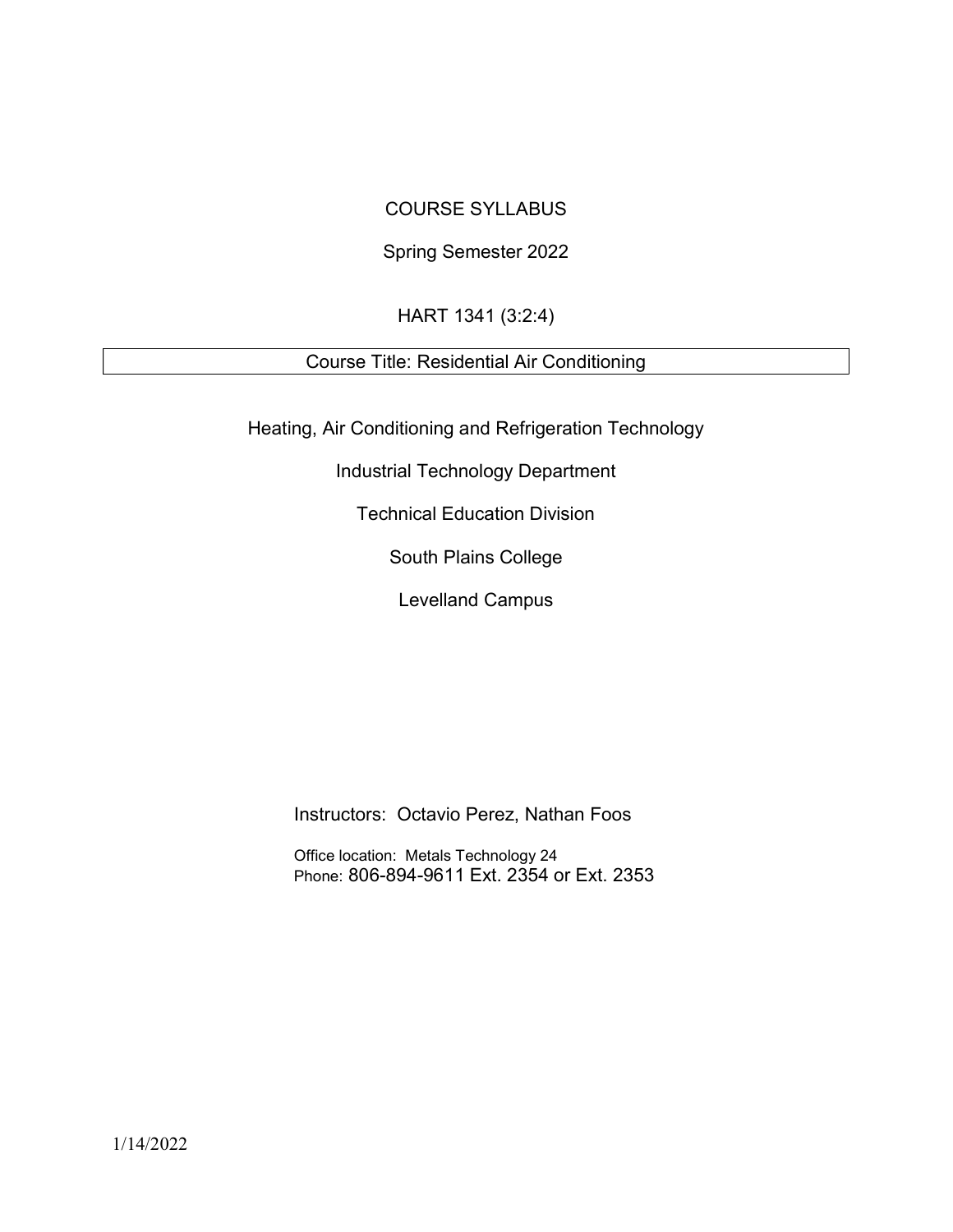# COVID-19

 Consistent with the latest CDC recommendations, we have revised our guidance for students, faculty, and staff who have a known exposure or have tested positive. Anyone with a known exposure should wear a mask for 10 days and should seek a COVID-19 test on day five after exposure. If you test positive or develop symptoms, you should immediately self-isolate and seek a COVID-19 test. Please immediately notify your instructor, supervisor, and DeEtte Edens, Associate Director of Health and Wellness, any time you test positive for COVID-19. Anyone who tests positive is required to self-isolate for five days. Following the five-day isolation period, if you are asymptomatic or your symptoms are resolving, you may return to work or class but should wear a mask for five additional days. If you are still symptomatic, please contact DeEtte Edens at dedens@southplainscollege.edu or 806-716-2376 prior to your return date.

### 4.1.1.1. Diversity Statement

In this class, the teacher will establish and support an environment that values and nurtures individual and group differences and encourages engagement and interaction. Understanding and respecting multiple experiences and perspectives will serve to challenge and stimulate all of us to learn about others, about the larger world and about ourselves. By promoting diversity and intellectual exchange, we will not only mirror society as it is, but also model society as it should and can be.

### 4.1.1.2. Disabilities Statement

Students with disabilities, including but not limited to physical, psychiatric, or learning disabilities, who wish to request accommodations in this class should notify the Disability Services Office early in the semester so that the appropriate arrangements may be made. In accordance with federal law, a student requesting accommodations must provide acceptable documentation of his/her disability to the Disability Services Office. For more information, call or visit the Disability Services Office at Levelland (Student Health & Wellness Office) 806-716-2577, Reese Center (Building 8) 806-716-4675, or Plainview Center (Main Office) 806-716-4302 or 806-296-9611.

### 4.1.1.3. Non-Discrimination Statement

South Plains College does not discriminate on the basis of race, color, national origin, sex, disability or age in its programs and activities. The following person has been designated to handle inquiries regarding the non-discrimination policies: Vice President for Student Affairs, South Plains College, 1401 College Avenue, Box 5, Levelland, TX 79336. Phone number 806-716-2360.

### 4.1.1.4 Title IX Pregnancy Accommodations Statement

If you are pregnant, or have given birth within six months, Under Title IX you have a right to reasonable accommodations to help continue your education. To activate accommodations you must submit a Title IX pregnancy accommodations request, along with specific medical documentation, to the Director of Health and Wellness. Once approved, notification will be sent to the student and instructors. It is the student's responsibility to work with the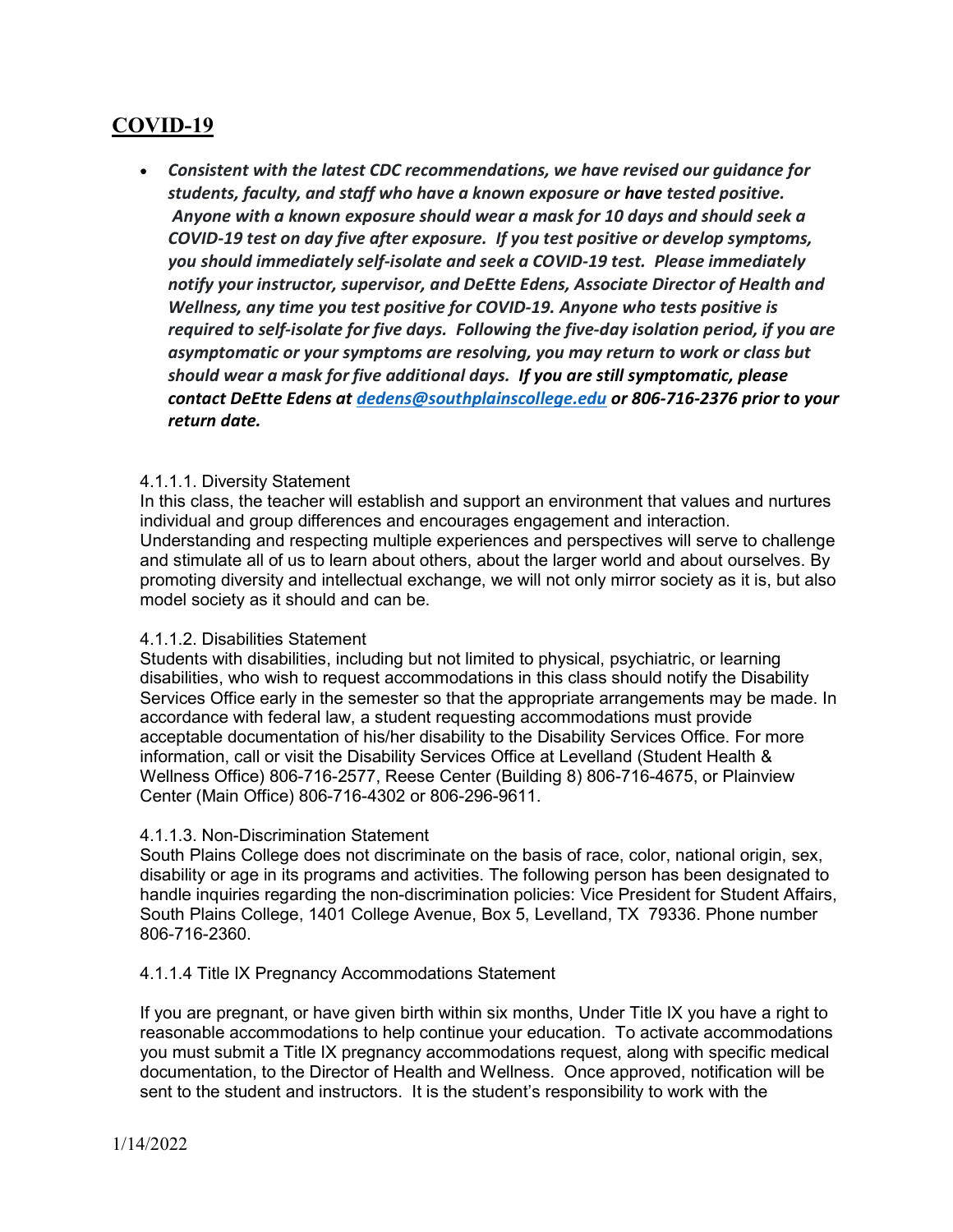instructor to arrange accommodations. Contact Crystal Gilster, Director of Health and Wellness at 806-716-2362 or email cgilster@southplainscollege.edu for assistance.

## I. Course description:

Prerequisite: HART 1303 and HART 1307. A study of components, applications, and installation of mechanical air conditioning systems including operating conditions, troubleshooting, repair, and charging of air conditioning systems.

End-of-Course Outcomes: Identify various types of system applications; perform charging, recovery, and evacuation procedures of an installed system; perform component and part diagnostics and replacement; and perform system maintenance.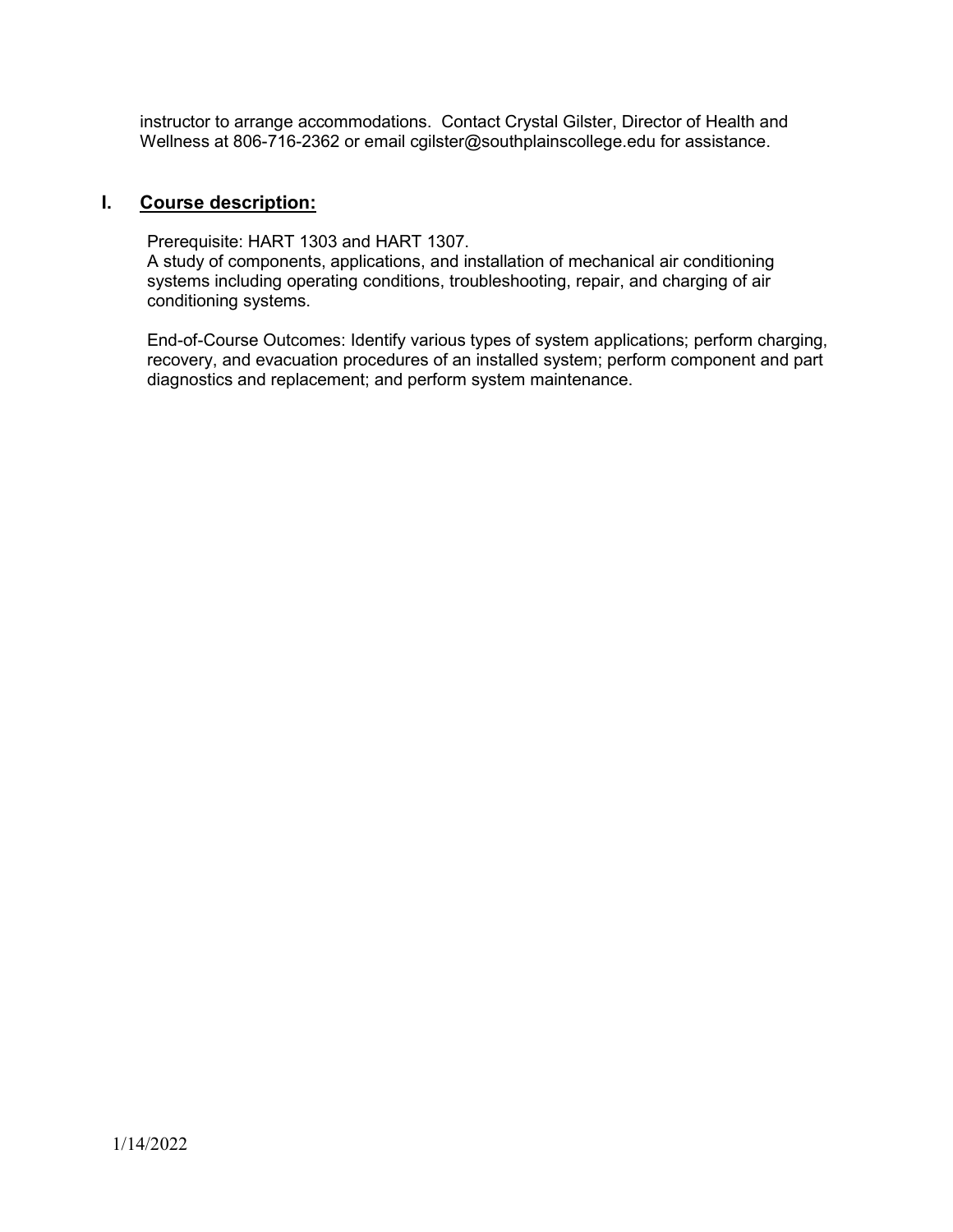## II. Attendance Policy:

## a. South Plains College Attendance Policy

Excessive absences are a serious problem, and as a part of technical training good attendance habits are necessary. Positive steps will be taken in this program to develop these habits. The employer demands good work habits, and in order for the student to learn good work habits our attendance policy will require punctual and regular attendance.

Students must attend and/or participate in all classes for which financial aid is awarded. If it is determined that a student is awarded financial aid for a class or classes in which the student never attended or participated, the financial aid award will be adjusted in accordance with the classes in which the student did attend/participate and the student will owe any balance resulting from the adjustment.

### Absence for Military Service

In accordance with Texas Education Code Section 51.9111, a student is excused from attending classes or engaging in other required activities, including exams, if he or she is called to active military service of a reasonably brief duration. The maximum time for which the student may be excused has been defined by the Texas Higher Education Coordinating Board as "no more than 25 percent of the total number of class meetings or the contact hour equivalent (not including the final examination period) for the specific course or courses in which the student is currently enrolled at the beginning of the period of active military service." The student will be allowed a reasonable time after the absence to complete assignments and take exams.

### Religious Holy Days

In accordance with Texas Education Code Section 51.911, South Plains College will allow a student who is absent from class for the observance of a religious holy day to take an examination or complete an assignment scheduled for that day within seven (7) calendar days after the absence. Students are required to file a written notification of absence with each instructor within the first fifteen (15) days of the semester in which the absence will occur. Forms for this purpose are available in the Dean of Students Office along with instructions and procedures. "Religious holy days" means a holy day observed by a religion whose place of worship is exempt from property taxation under Texas Tax Code Section 11.20.

It is the student's responsibility to verify administrative drops for excessive absences through MySPC using his or her student online account.

b. An absence is defined as a student entering class after the scheduled class/lab begin time or a student leaving before the scheduled class/lab end time.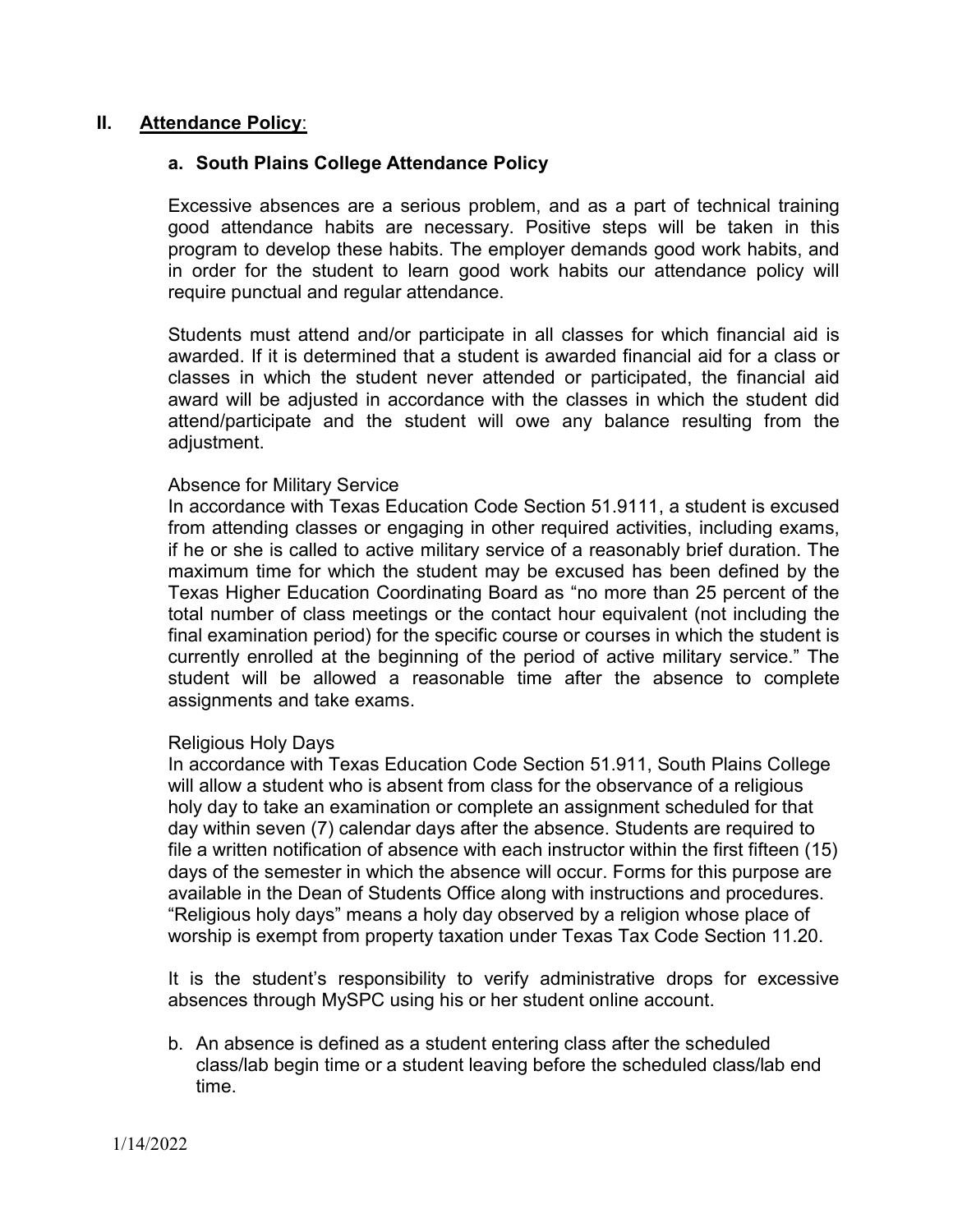- c. A student is allowed Three absences. Students exceeding Three unexcused absences will automatically be given a failing grade and administratively withdrawn from the course.
- d. The attendance policy of this class and program area will be as follows:

# No excused absences except for

- A. Military service
- B. Official trip authorized by the college
- C. Documented religious holidays as defined by SPC course Catalog.

# e. Unexcused absence Make-up Policy:

A student will only be allowed to make-up tests and assignments for extenuating problems such as surgery, severe illness, pregnancy and family emergencies. The student is responsible for providing satisfactory evidence to substantiate the reason for the absence within two working days of the absence to the instructor. A grade of zero will be given to tests and assignments if the student fails to meet these requirements. A student meeting these requirements will be provided a make-up class, not to exceed 14 days after the absence. A make-up class including tests and assignments will not be given during the course's scheduled class/lab time but on a specific date and time as scheduled by the instructor. A grade of zero will be given to tests and assignments if the student does not attend the make-up class. A student attending a make-up class does not constitute an excused absence and the original absence will not be dismissed. Students cannot attend more than three make-up classes per course/semester.

# III. Academic Integrity Refer to SPC Course Catalog and the Student Handbook

# IV. Student Conduct

Refer to SPC Course Catalog the Student Handbook and Syllabi Foundation Scan Skills.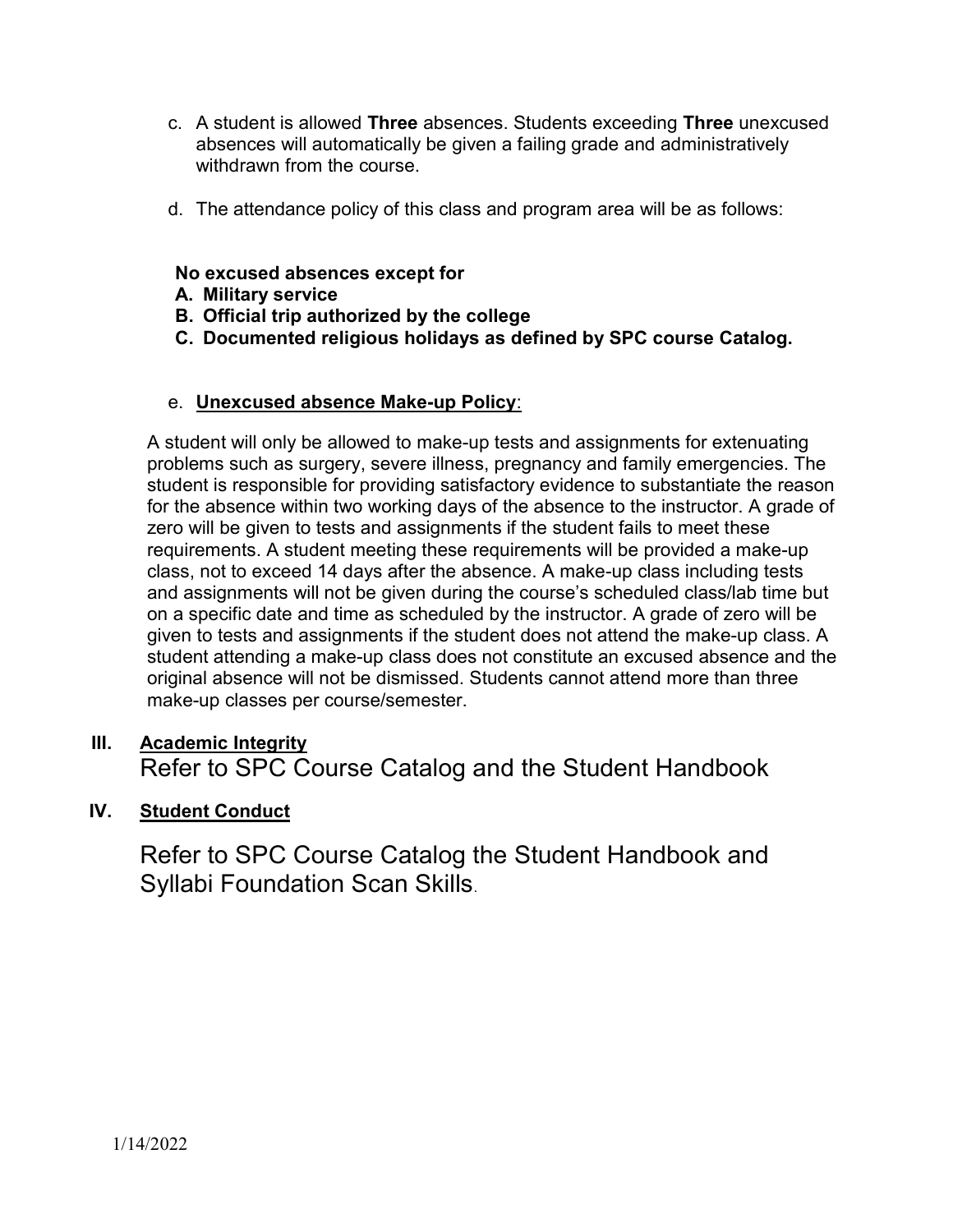# V. SPECIFIC COURSE/INSTRUCTOR REQUIREMENTS:

Only closed toed shoes, long pants, and sleeved shirts will be allowed in the classroom or in the lab. No shorts, sunglasses, sandals, or tank tops will be worn. Safety glass' and gloves are required.

# a. Assignment Policy

Classroom assignments:

- 1. Chapter assignments will be given by the instructor. Questions at the end of the chapter will be graded on a percent basis and must be completed above 70% correct.
- 2. Tests on chapter assignments will be given by the instructor at his option. Tests will be graded on a percent basis.
- 3. Both a Written and Practical Final examination will be given.
- 4. Due dates for assignments and exams are non-negotiable, and late work will be given a zero.

Lab Assignments:

- 1. The student will demonstrate his knowledge of the subjects by completing Lab Assignments with 100% accuracy. These Lab Assignments are Cognitive in nature and will be evaluated by the Instructor.
- 2. Additional Lab Assignments will be given to evaluate the Psycho-motor skills of the Student. The instructor will also evaluate these.
- 3. A minimum number of Lab assignments are required and must be completed.
- 4. Students will be assigned individual and group lab projects. Students are prohibited from participating in projects not assigned to them.
- 5. Late work will not be accepted. Anything turned in after the due date will receive a zero for that assignment.

# b. Grading Policy/Procedure and/or methods of evaluation.

i. Grades are compiled in the following manor:

| Lab. Assignments<br><b>Chapter Quizzes</b><br><b>Chapter Tests</b><br><b>Final Exam. Practical</b><br>Final Exam. Written | 15%<br>15%<br>30%<br>15%<br>25%                            |
|---------------------------------------------------------------------------------------------------------------------------|------------------------------------------------------------|
| <b>TOTAL</b>                                                                                                              | 100%                                                       |
| 100% to 90%<br>Grading<br>89% to 80%<br>79% to 70%<br>69% below                                                           | $=$ A<br>$=$ $\overline{B}$<br>$= C$<br>$=$ $\overline{ }$ |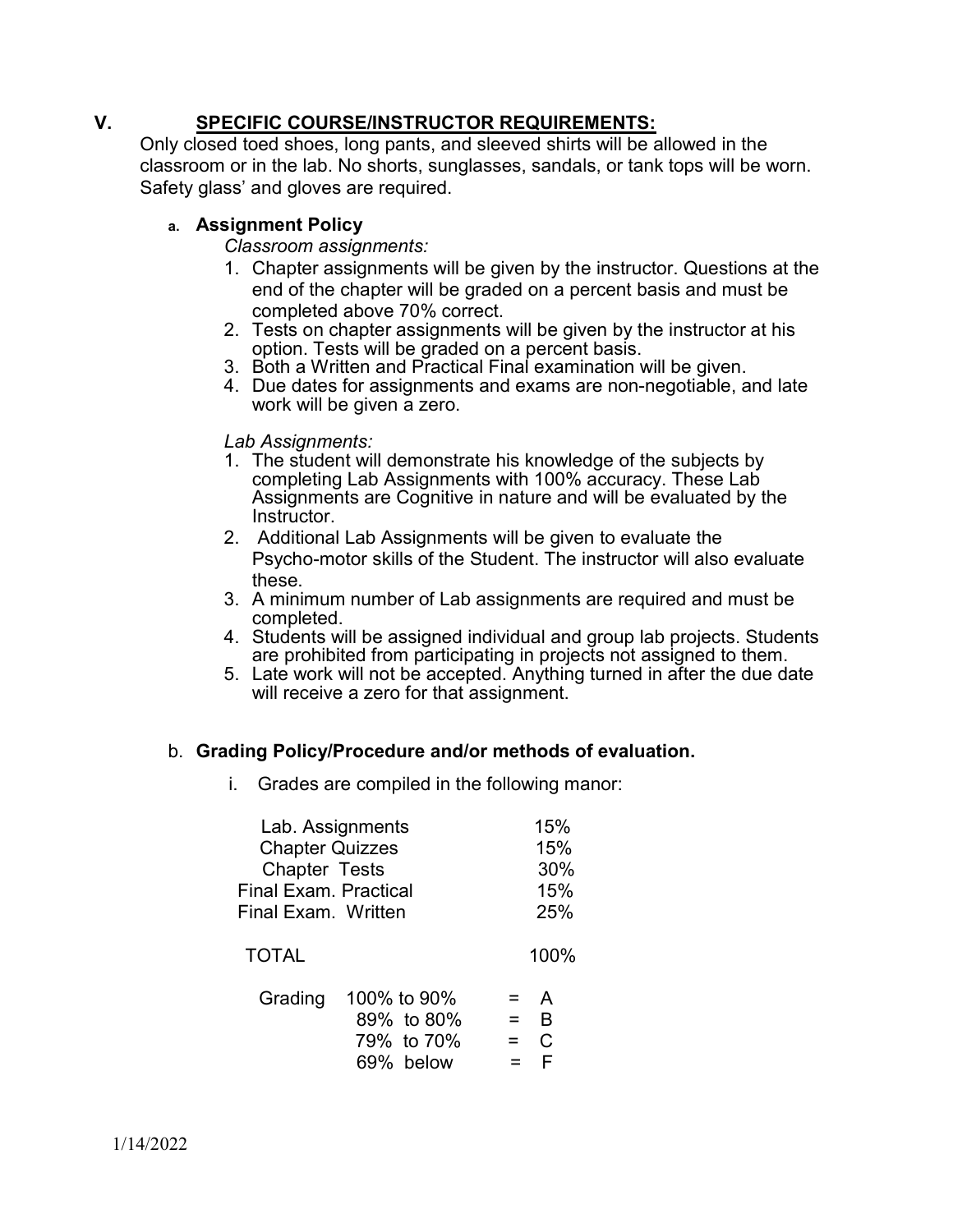- ii. Students will be graded on Course Scan Competencies and Foundation Skills. Points will be deducted from the total grade for not meeting minimum requirements.
- iii. A student will be given a failing grade if a student is consistently late to class and/or lack of motivation that is distracting to others. In accordance with HVAC/R industry standards, SPC student handbook, SPC course catalog and the syllabi SCANS and Foundation Skills.

 Examples of distractions to others; Sleeping in class/lab Excessive interruptions Propping feet up on projects, tables, chairs etc…

## c. Learning Outcomes

Students must demonstrate the learning outcomes in the Practical and Written Final Exams.

Practical Exam

Requirements:

Practical exam grading is based on 100 total points. Students will be given three opportunities to correct mistakes. The first mistake 10 points will be deducted or a grade of 90. The second mistake an additional 20 points will be deducted or a grade of 70. The third mistake will be a grade of 50. The fourth mistake will be given a zero.

### Written Exam

Requirements:

Written exam grading: zero through 100 points.

Course outline, required text and materials

To be handled on the first day of Class.

# VI. GENERAL COURSE INFORMATION:

### a. Electronic course access

All students must access Blackboard and EdReady the first week of the course.

### b. Tutoring Policies

Students who do not pass their first exam will be required to attend three hours of tutoring each week until they pass their next exam. This is a course requirement and will be reflected in the course grade.

Resources available to all students; Blackboard course with information about study skills and strategies, how to use EdReady and ETS Success Navigator, campus resources, and how to use tutorial services effectively.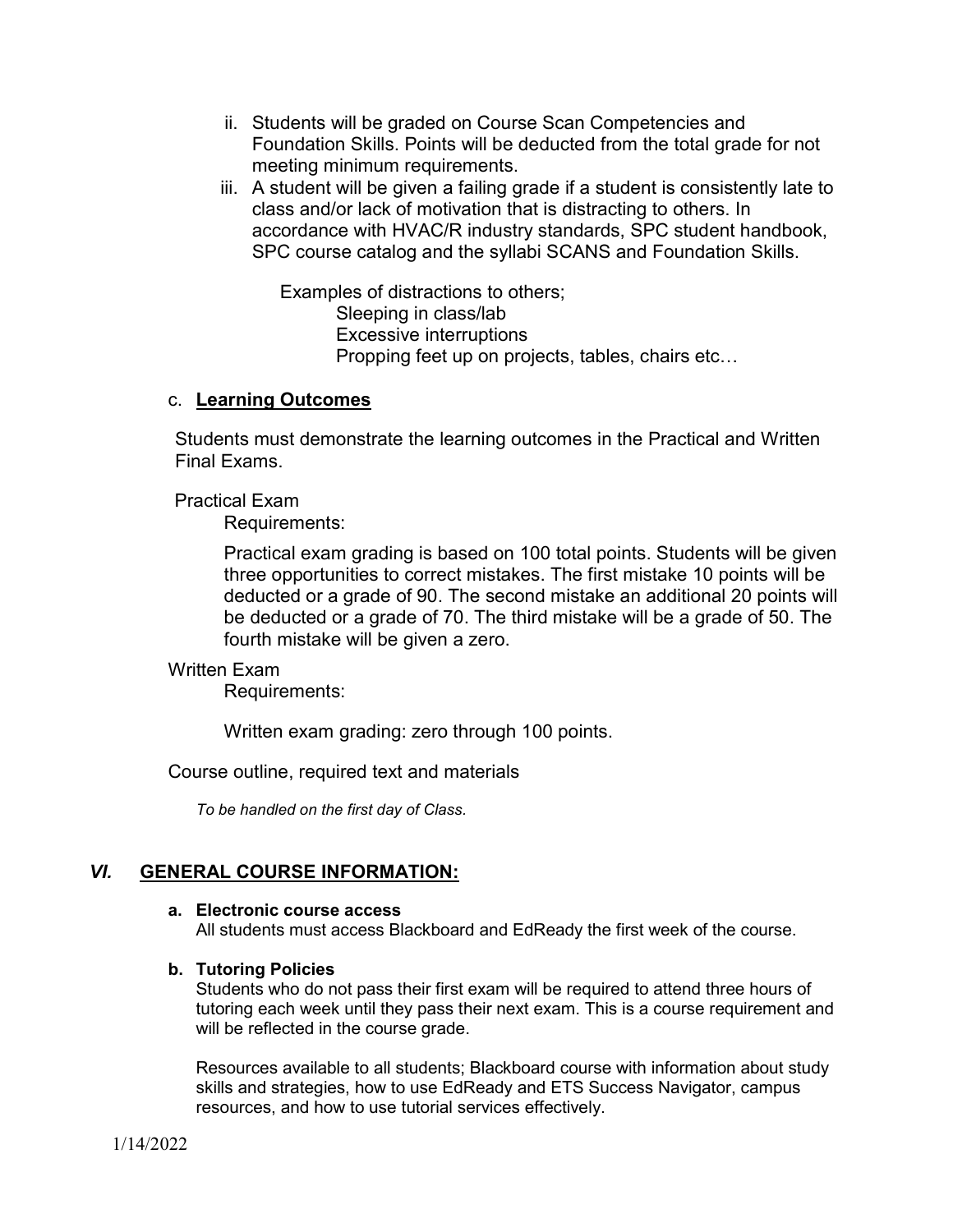## VII. VERIFICATION OF WORKPLACE COMPETENCIES

A Capstone Experience Written and Practical examination tests will be given at the designated exit points. These tests must be completed with a grade of 70 or better before Certificates or Associate of Applied Science degree credits can be given.

## Tool requirements

Students are required to purchase tools to use in the lab. A mandatory list of the tools required for lab assignments are listed below. Students are required to have all tools before they will be admitted into the course.

## Tool requirements

Students are required to purchase tools to use in the lab. A mandatory list of the tools required for lab assignments are listed below. Students are required to have all tools before they will be admitted into the course.

- □ 1 EA 6" or 8" ADJUSTABLE WRENCH (Crescent Style)
- $\Box$  1 EA of #1 & #2 PHILLIPS SCREWDRIVERS
- □ 1 EA of #1 & #2 STANDARD SCREWDRIVERS
- □ 1 EA COMBINATION BOX\OPEN END WRENCH SET (IMP. 3/8 TO 7/8 IN.)
- □ 1 EA 6" NEEDLE NOSE PLIERS
- □ 1 EA 6" DIAGONAL CUTTERS
- □ 1 EA WIRE STRIPPER
- **1 EA QUICK CONNECTOR WIRE CRIMPPER**
- □ 1 EA TOOL BOX or BAG (TO KEEP TOOLS TOGETHER)
- □ 1 EA TOUNGE & GROOVE PLIERS size equal ~8"
- □ 1 EA SOCKET SET (IMPERIAL)
- □ 1 EA NUT DRIVER SET (3/16 TO 1/2 IN.)
- □ 1 EA ALLEN WRENCH SET (IMPERIAL)
- $\Box$  1 EA TAPE MEASURE
- □ 1 EA 4 WAY HVAC SERVICE VALVE WRENCH with hex key adapter
- □ 1 COPPER TUBING FLARE BLOCK with 1/4, 3/8, 1/2 and 5/8 swage tools
- $\Box$  1 COPPER TUBING PIPE CUTTER  $\frac{1}{4}$  to 7/8" O.D.
- □ 1 EA 410a/22 MANIFOLD GAUGE SET W/HOSES
- □ 1 EA VOLT- AMP- OHM Combination w/clamp meter (KLEIN TOOLS MODEL# CL200 OR EQUAL)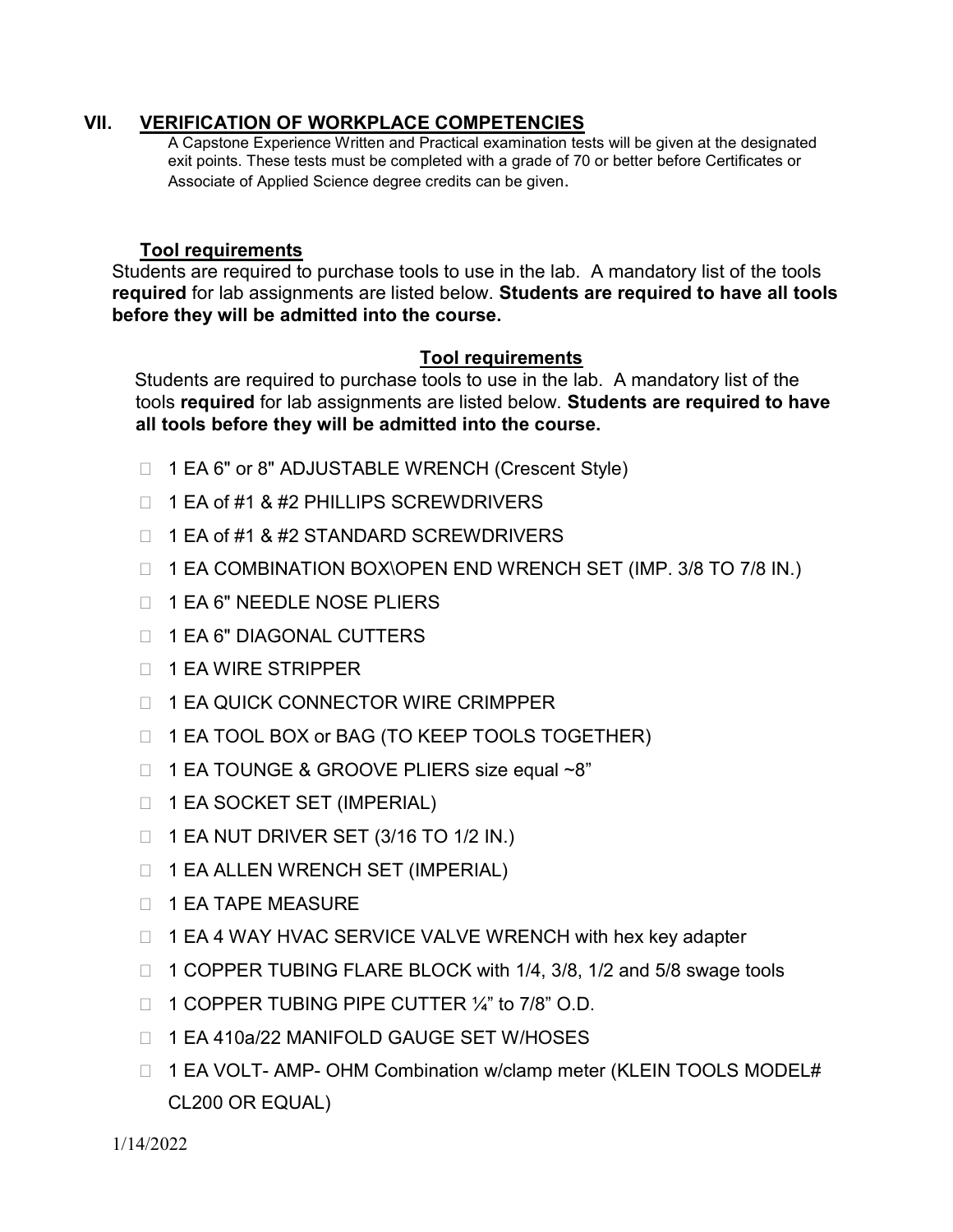- □ 1 EA DITGITAL THERMOMETER (w/2 probes, Clamp style recommended)
- □ 1 Laptop Windows 10 (apple and chromebooks not recommended)
- □ 1 CALCULATOR without memory
- □ Precision Screwdriver Set (w/flat and Phillips tips)
- □ 1 Or more of each- Highlighter, Pen, Pencil, Sharpie, Notepad or loose paper for Notes, Drawings and various assignments.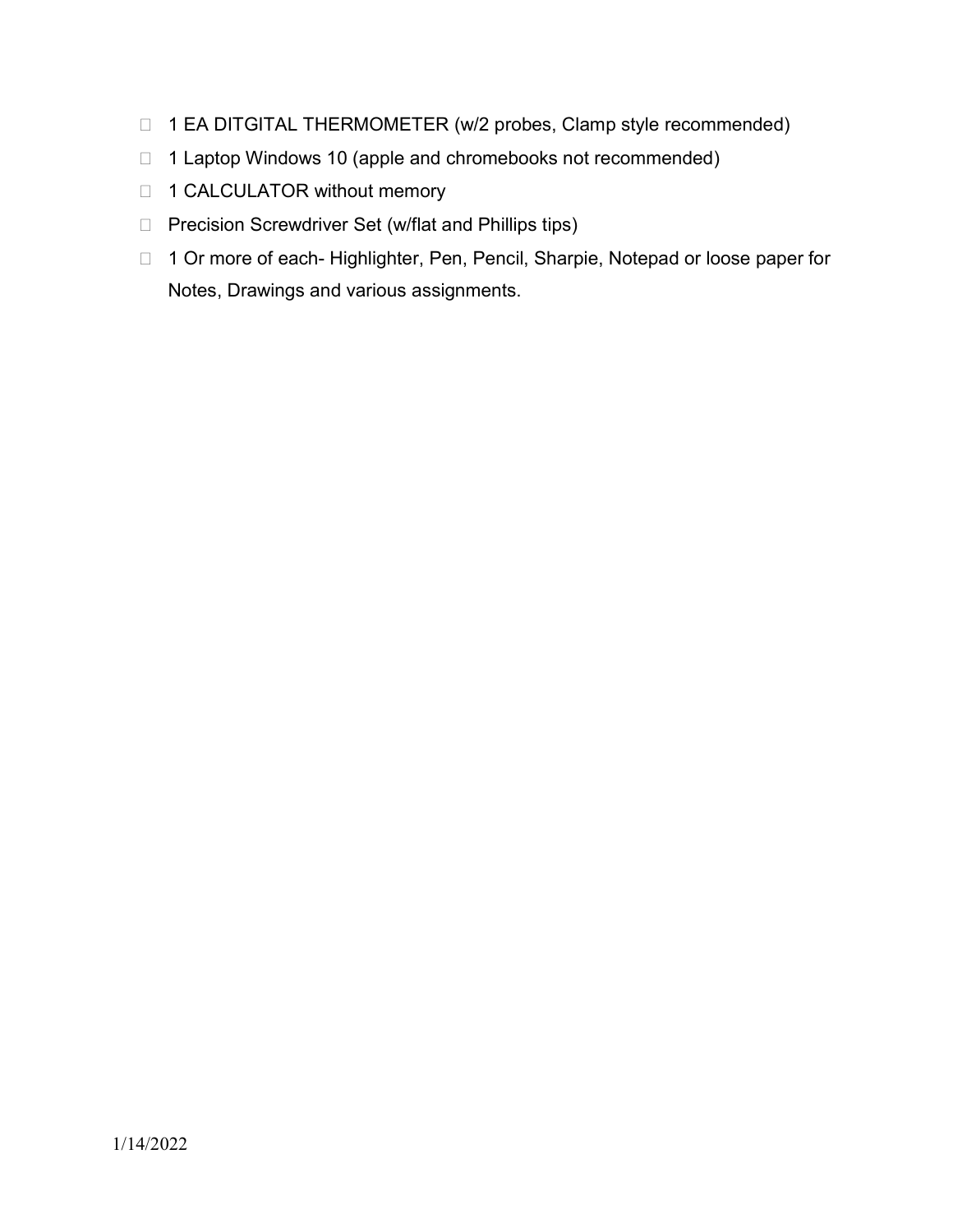## SCANS and Foundation Skills.

Appropriate Competencies and Foundation Skills set forth by the Secretaries Commission on Achieving Necessary Skills appointed by the Secretary of Labor to determine the skills that people need to succeed in the world of work. These have been integrated into the RACST training program.

#### Specifically they are:

### Work-place Skills: C1-C3-C4-C5-C6-C7-C9-C11-C14–C18-C19

### Foundation Skills: F3-F4-F5-F7-F13-F15-F17

References and methods are detailed in the SCANS document filed in the office of the coordinator of the Refrigeration, Air Conditioning Service Technology program.

#### A. SCANS COMPETENCIES

#### a) RESOURCES: Identifies, organizes, plans and allocates resources.

- C-1 TIME—Selects goal—relevant activities, ranks them, allocates time, and prepares and follows schedules.<br>C-2 MONEY—Uses or prepares budgets, makes forecasts, keeps records, and makes adiustments to meet MONEY—Uses or prepares budgets, makes forecasts, keeps records, and makes adjustments to meet objectives
- C-3 MATERIALS & FACILITIES-Acquires, stores, allocates, and uses materials or space efficiently.
- C-4 HUMAN RESOURCES—Assesses skills and distributes work accordingly, evaluates performances and provides feedback.

#### b) INFORMATION—Acquires and Uses Information

- C-5 Acquires and evaluates information.<br>C-6 Organizes and maintains information
- C-6 Organizes and maintains information.<br>C-7 Interprets and communicates informat
- C-7 Interprets and communicates information.<br>C-8 Uses computers to Process information.
- Uses computers to Process information.

#### c) INTERPERSONAL—Works With Others

- C-9 Participates as members of a team and contributes to group effort.<br>C-10 Teaches others new skills.
- C-10 Teaches others new skills.<br>C-11 Serves clients/customers-
- C-11 Serves clients/customers—works to satisfy customer's expectations.<br>C-12 Exercises leadership—communicates ideas to iustify position, persual
- Exercises leadership—communicates ideas to justify position, persuades and convinces others, responsibly challenges existing procedures and policies.
- C-13 Negotiates-Works toward agreements involving exchanges of resources resolves divergent interests.
- C-14 Works with Diversity-Works well with men and women from diverse backgrounds.

#### d) SYSTEMS—Understands Complex Interrelationships

- C-15 Understands Systems—Knows how social, organizational, and technological systems work and operates effectively with them
- C-16 Monitors and Correct Performance-Distinguishes trends, predicts impacts on system operations, diagnoses systems' performance and corrects malfunctions.
- C-17 Improves or Designs Systems-Suggests modifications to existing systems and develops new or alternative systems to improve performance.

#### e) TECHNOLOGY—Works with a variety of technologies

- C-18 Selects Technology—Chooses procedures, tools, or equipment including computers and related technologies.
- C-19 Applies Technology to Task-Understands overall intent and proper procedures for setup and operation of equipment.
- C-20 Maintains and Troubleshoots Equipment-Prevents, identifies, or solves problems with equipment, including computers and other technologies.

#### B. FOUNDATION SKILLS

#### a) BASIC SKILLS—Reads, writes, performs arithmetic and mathematical operations, listens and speaks

- F-1 Reading—locates, understands, and interprets written information in prose and in documents such as manuals, graphs, and schedules.
- F-2 Writing-Communicates thoughts, ideas, information and messages in writing, and creates documents such as letters, directions, manuals, reports, graphs, and flow charts.
- F-3 Arithmetic—Performs basic computations; uses basic numerical concepts such as whole numbers, etc.<br>F-4 Mathematics—Approaches practical problems by choosing appropriately from a variety of mathematical
- Mathematics—Approaches practical problems by choosing appropriately from a variety of mathematical techniques.
- F-5 Listening—Receives, attends to, interprets, and responds to verbal messages and other cues.

1/14/2022